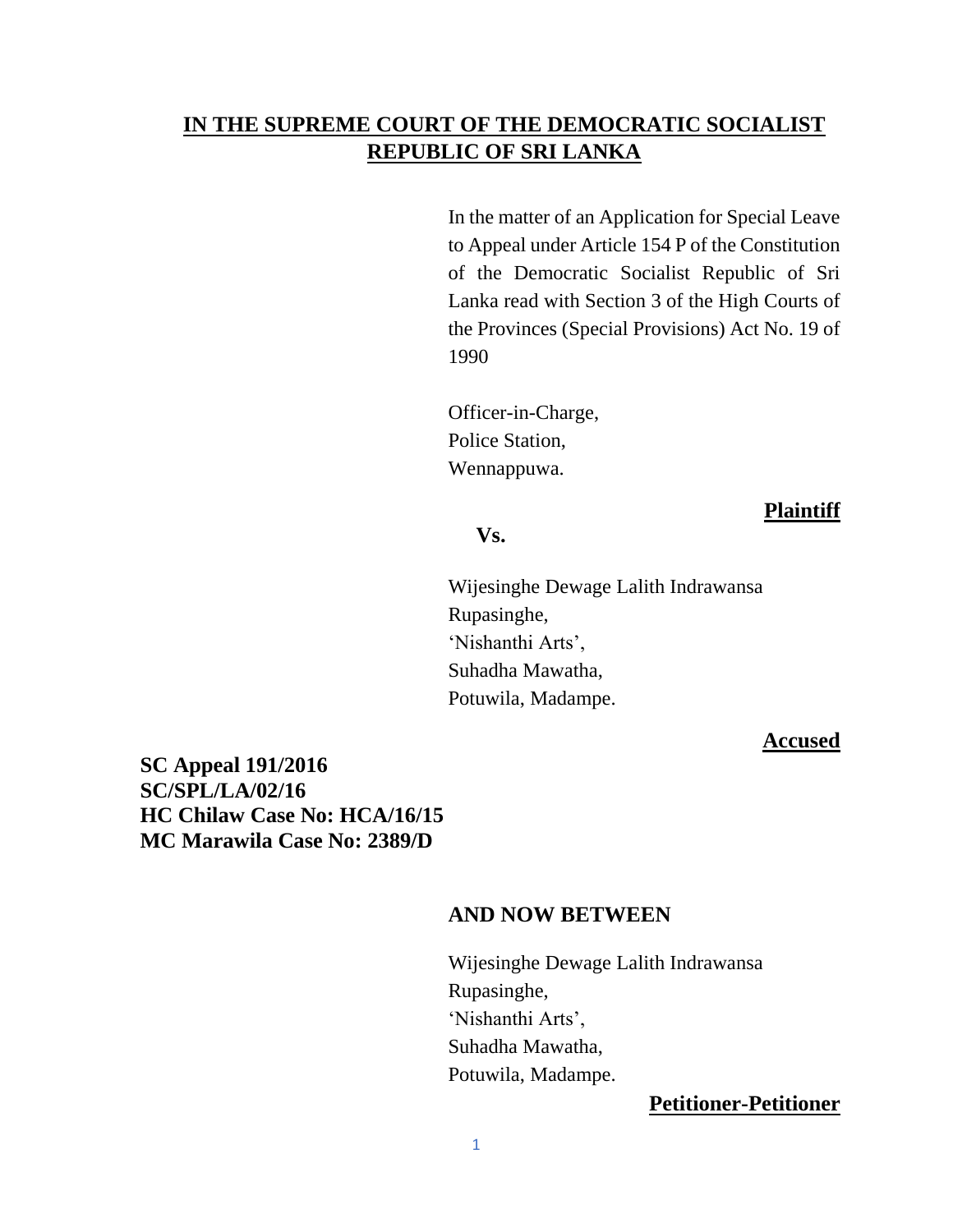**Vs.**

1. Officer-in-Charge, Police Station, Wennappuwa.

## **Plaintiff-Respondent-Respondent**

2. Attorney Genaral, Attorney General's Department, Colombo 12.

# **Respondent-Respondent**

| <b>Before:</b> | Justice L.T.B. Dehideniya             |
|----------------|---------------------------------------|
|                | <b>Justice A.L. Shiran Gooneratne</b> |
|                | <b>Justice Janak De Silva</b>         |

**Counsel:** Wasantha Nawaratna Bandara, PC with Pasan Weerasinghe and Ashan Bandara **for the Accused-Appellant-Petitioner.**

Ms. V. Hettige, DSG **for the Hon. Attorney General.**

- **Argued on:** 24/02/2021
- **Decided on: 04/08/2021**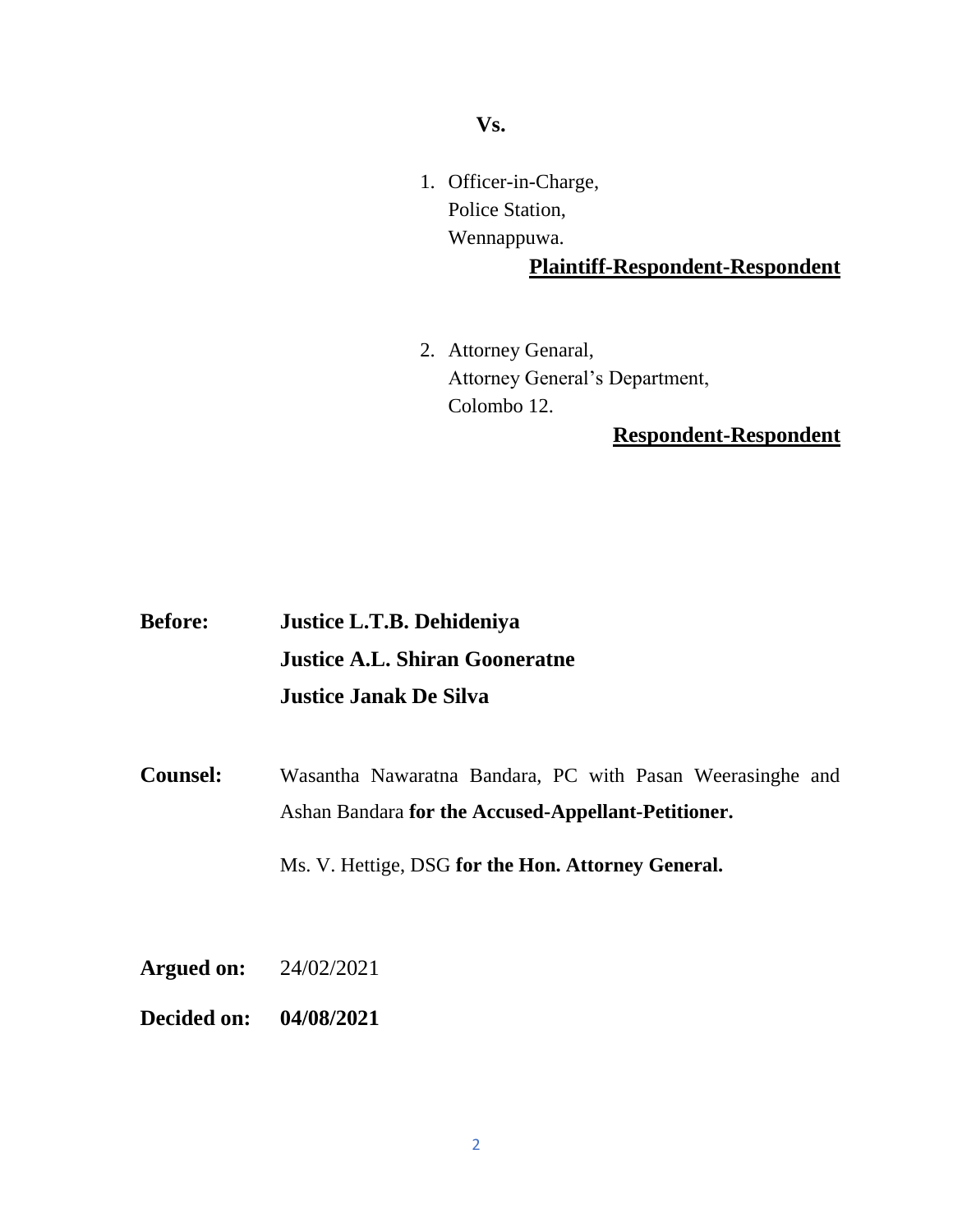#### **A.L. Shiran Gooneratne J.**

The Accused-Petitioner (hereinafter referred to as the Petitioner) was charged in the Magistrates Court of Marawila on 6 counts under the Penal Code and the Motor Traffic Act for negligently driving vehicle bearing number LA 3777, for causing the death of an individual and injury to another. When the charges were read out in open court, the Petitioner pleaded guilty to all 6 counts. Thereafter, the learned Magistrate passed sentence on the Petitioner in the following manner: 6 months Rigorous Imprisonment on count 1, Rs. 1500, Rs. 1000, Rs. 2000, and Rs. 15,000 fine on count 2, 3, 4 and 5 respectively and Rs. 7500 fine with a default sentence of 1 month Simple Imprisonment on count 6.

The Petitioner being aggrieved by the said order dated 07/09/2015, appealed to the High Court of Chilaw. The High Court having heard submissions made on behalf of the Petitioner and the Respondents, by order dated 24/11/2015, set aside the sentence imposed on count 2 and count 6 and imposed a substituted sentence on the said counts in the following manner.

On count 2, where the Petitioner was charged under Section 272 of the Penal Code, the sentence of Rs. 1500 as fine was set aside and substituted by a fine of Rs. 100 and on count 6, a charge under Section 214 (1) to be read with Section 151(1) (a) of the Motor Traffic Act and Section 216 B of the Increase of Fines Act No. 12 of 2005, the sentence of a fine of Rs. 7500 was set aside and substituted by a sentence of 2 years Rigorous Imprisonment and the cancellation of the Petitioners driving license. Having taken into consideration the 6 months Rigorous Imprisonment imposed on count 1, the learned High Court Judge made order that both custodial sentences to run concurrently. Thus, an aggregate of 2 years Rigorous Imprisonment was imposed.

Varying the sentence on count 2 in terms of Section 328 of the Code of Criminal Procedure Act, the learned High Court Judge stated that the sentence of Rs. 1,500 as a fine was not according to law. Taking into consideration the criminal negligence on the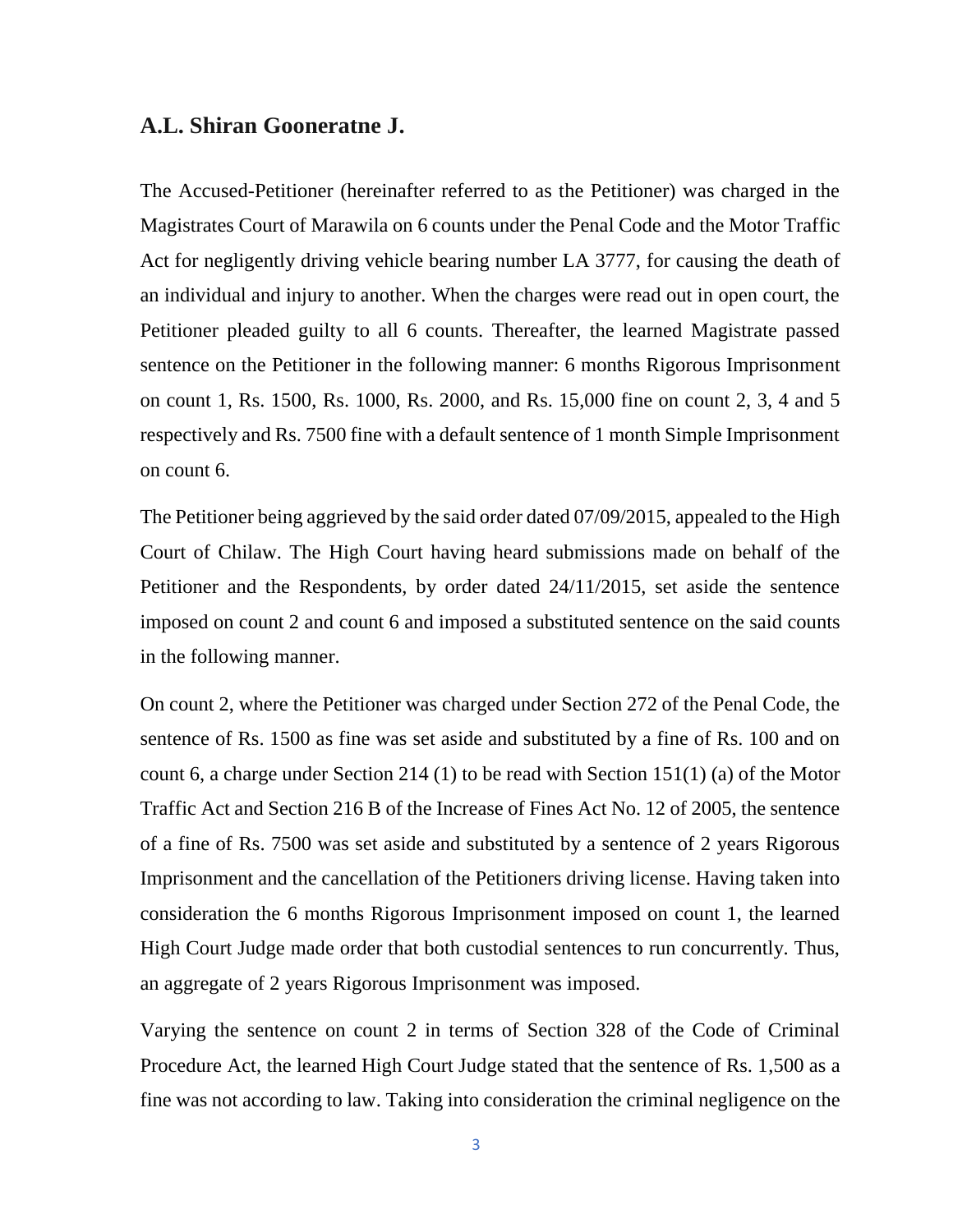part of the Petitioner for causing the death of a person and an injury to another and also having observed that the sentence imposed should act as a deterrent to society, proceeded to substitute the sentence on count 2 and 6 as noted above.

Aggrieved by the said order of the High Court Judge, the Petitioner preferred a Special Leave to Appeal application dated 04/01/2016 to this Court, *inter-alia*, to revise the sentence of Rigorous Imprisonment imposed under count 2 and count 6, by substituting it with a suspended sentence on each count, as prayed for. It is noted that the sentence imposed on count 2 is a fine of Rs. 1,500 which was substituted by a fine of Rs. 100, and not a sentence of 2 months Rigorous Imprisonment as stated in the written submissions tendered by the Petitioner.

This Court having considered the submissions made by the Counsel for the Petitioner, granted special leave to Appeal on the following questions of law as set out in paragraph 9(i), 9(v) and 9(vi) of the Petition of Appeal.

- 1. Is the order of the High Court of Chilaw marked "Y" wrong in law
- 2. Has the learned High Court Judge of Chilaw erred in law in failing to consider the relevant facts and the law in varying the verdict and sentence of the Magistrates Court of Chilaw
- 3. Has the learned High Court Judge of Chilaw acted in excess of his powers in dealing with the appeal after stating that an appeal does not lie and the only remedy available is an application to the Court of Appeal

It is the position of the Petitioner that on 07/09/2015, he was thrust into an unfortunate situation to enter a plea of guilty to the charges preferred against him without legal representation, which has caused a travesty of justice.

The Petitioner is challenging the plea of guilty entered in terms of Section 183 of the Code of Criminal Procedure Act. The written and oral submissions made by the learned Presidents Counsel for the Petitioner was structured on the basis that the facts relating to the offence charged, circumstantial and/or direct, remained unproven and therefore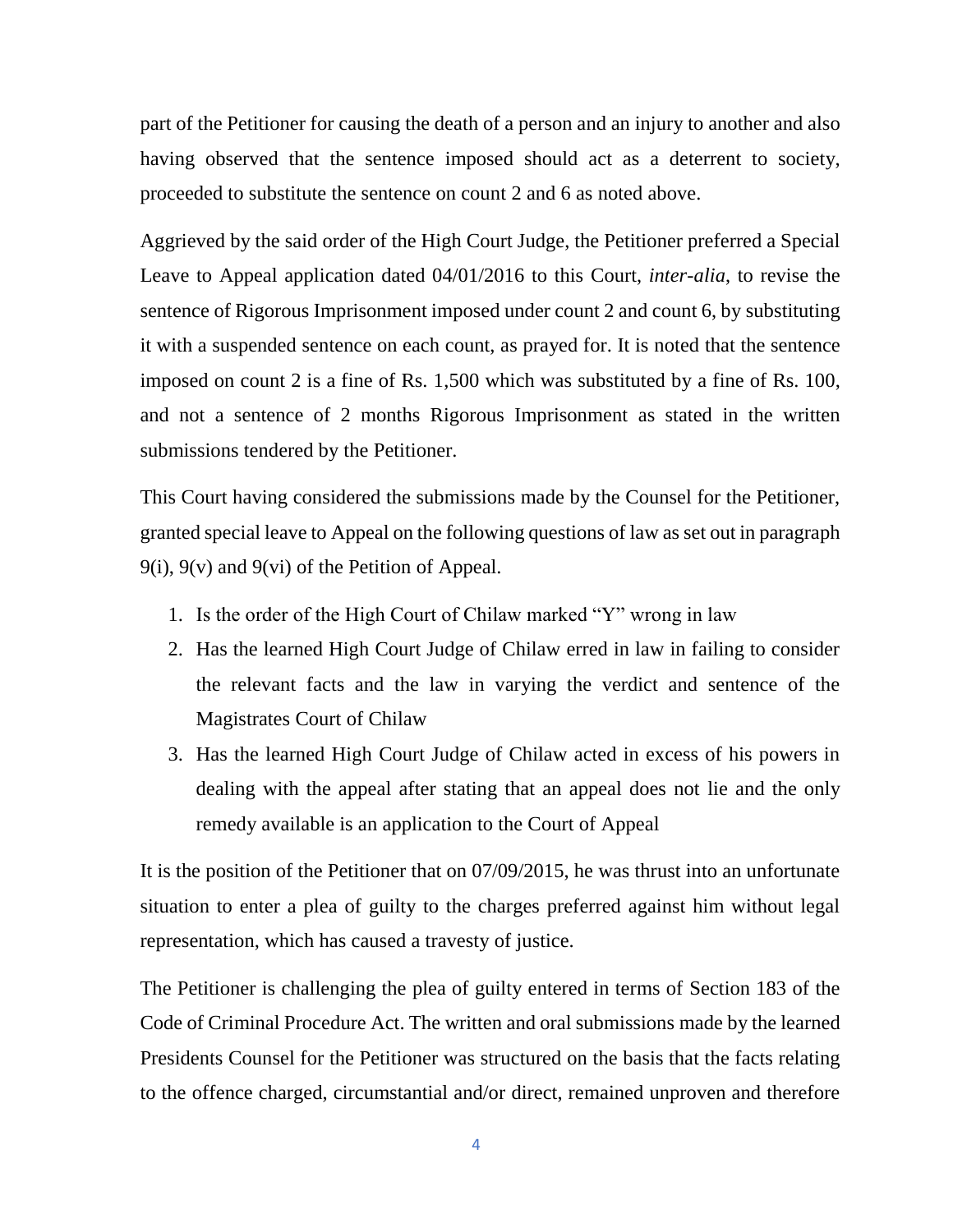there is no valid conviction or sentence made according to law. Further the learned President's Counsel alleged that the police hastily filed a charge sheet without awaiting the advice sought from the Attorney-General, which prevented the Petitioner to obtain the required legal assistance. The learned Counsel also contended that the Petitioner pleaded guilty to all charges without comprehending the gravity of the offence.

Soon after the alleged incident, the Petitioner was released on bail by the Magistrates Court. The Police thereafter moved for several dates to seek advice from the Hon. Attorney General to preferer charges against the Petitioner. However, with no instructions from the Hon. Attorney General, charges were framed in the Magistrates Court of Marawila. There is no procedural or statutory impediment preventing the police going ahead and filing a charge sheet against the Petitioner, as they did.

When the case was called on 07/09/2015, the Petitioner on summons appeared in Court in person and the framed charges were read out in open court. The Petitioner pleaded guilty to all counts as charged. No objections were raised in terms of Section 182(1) and (2) of the Code of Criminal Procedure Act when the particulars of the case were stated to the Petitioner.

When the court inquired as to whether the Petitioner wished to say anything in mitigation, prior to imposing sentence, the Petitioner replied, *"I admit the offence. Permit me to pay the sum in installments".*

*Section 183 (1) of the Code of Criminal Procedure Act* lays down the procedure to be followed by a Magistrate when there is an admission of the offence by an accused.

*"If the accused upon being asked, if he has any cause to show why he should not be convicted makes a statement which amounts to an unqualified admission that he is guilty of the offence of which he is accused, his statement shall be recorded as nearly as possible in the words used by him; and the Magistrate shall record a verdict of guilty and pass sentence upon him according to law and shall record such sentence:*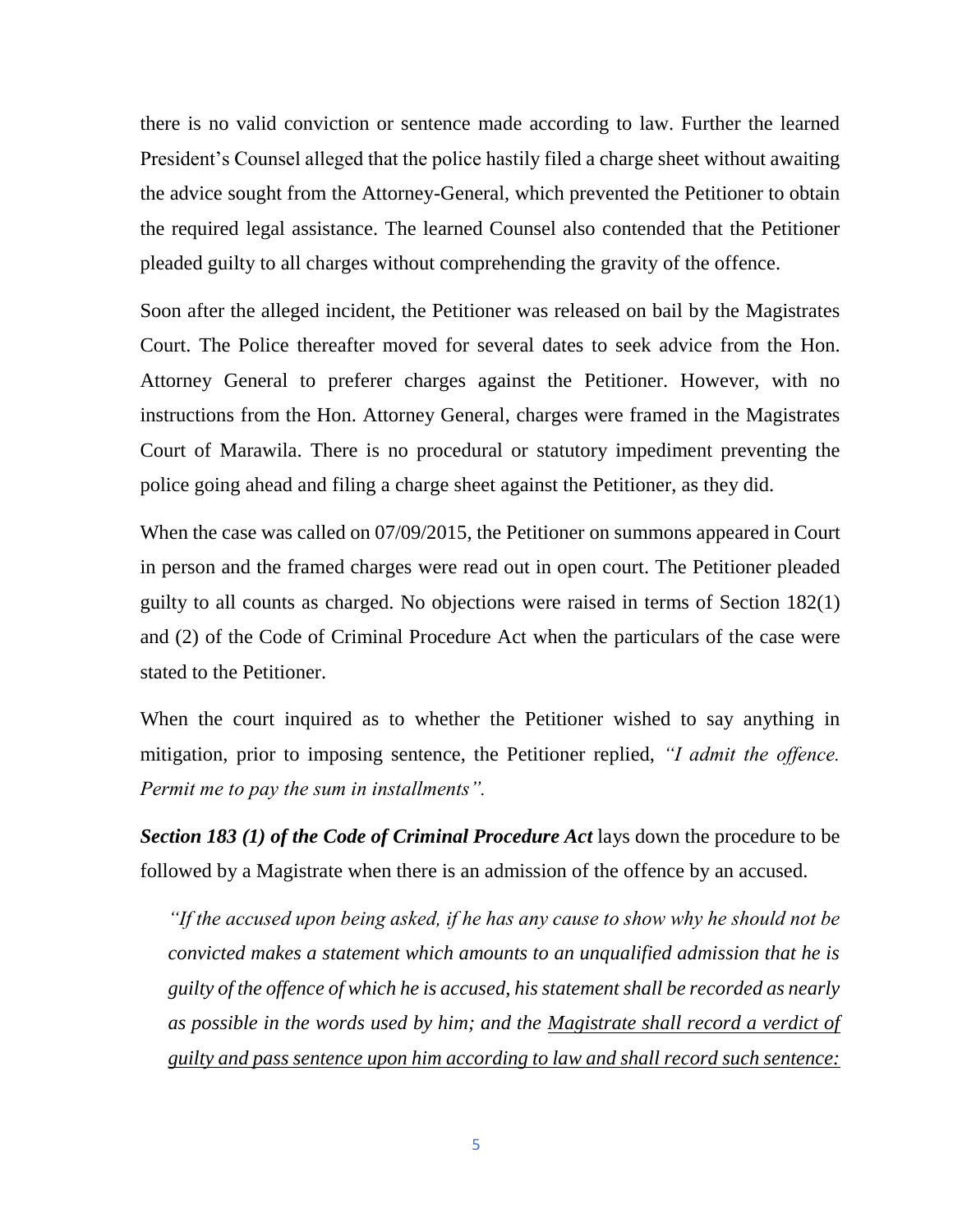*Provided that the accused may with the leave of the Magistrate withdraw his plea of guilt at any time before sentence is passed upon him, and in that event the Magistrate shall proceed to trial as if a conviction has not been entered".*

It is observed that the Magistrate has recorded the statement made by the Petitioner as nearly as possible in the same words used by him in keeping with the statutory requirement. It is important to note that, when an unqualified plea of guilty is entered by an accused, the Magistrate having knowledge of the facts becomes aware that the charges are proved and accordingly, proceed to record a verdict of guilty and pass sentence.

#### *Section 317 of the Code of Criminal Procedure Act* reads as follows;

- *(1) An appeal shall not lie from a conviction –*
	- *(a) Repealed*
	- *(b) where an accused has under Section 183 made an unqualified admission of his guilt and been convicted by a Magistrate's Court.*
- *(2) An appeal upon a matter of law shall lie in all cases.*

When an unqualified plea of guilty is recorded, an Appeal from such an order is subject to the limitation provided in terms of Section 317. Accordingly, when an accused makes an unqualified admission of his guilt under Section 183, and after conviction, an appeal will lie only upon a matter of law, in terms of Section 317 (2) of the said Act.

At this point, it would be pertinent to note that the Petitioner came before the High Court on the basis that he was deprived of the opportunity to withdraw his plea of guilty, in terms of the proviso to Section 183 of the Code of Criminal Procedure Act. The Petitioner contends that adequate time was not granted to him to seek legal counsel before sentence was passed and therefore, had no opportunity to avail himself of mitigating his sentence. Accordingly, the Petitioner prayed *inter alia*, that the sentence imposed by the learned Magistrate be suspended.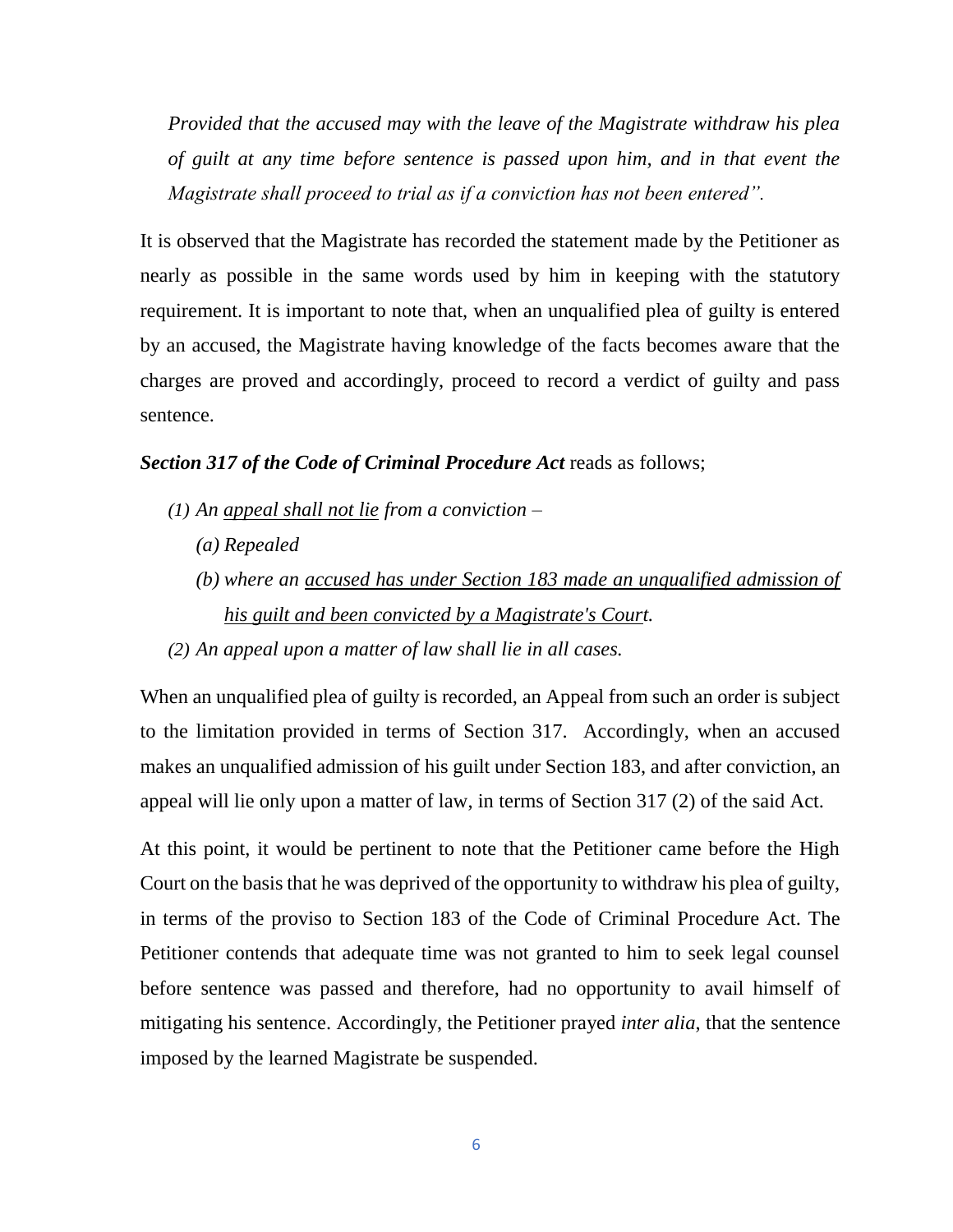The learned Judge of the High Court, considered the submissions made by both parties and proceeded to act in terms of Section 328 of the said Act. Accordingly, the sentence imposed on count 2 and 6 was set aside and a substituted sentence was imposed on the said counts, as observed above. The Petitioner placed no evidence in mitigation of sentence before the High Court or before this Court to consider the imposition of a reduced sentence.

The Petitioner, on summons, appeared before the Magistrates court in person and made no application to Court seeking time to retain counsel. According to proceedings dated 07/09/2015, the charge sheet was read out in open court and the Petitioner pleaded guilty to all counts. The statement made in response to the charge sheet consists of a plea in mitigation of sentence. The Petitioner tendered the guilty plea prior to commencement of trial and therefore the evidence against him remained unchallenged. The conviction and sentence imposed were based on the Petitioners unqualified admission to the commission of the offence. Therefore, the statement made by the Petitioner soon after the charge sheet was read, constitutes an unqualified admission of the offence committed. "*A plea of guilty constitute an admission of all essential elements of the crime, proof of which is therefore unnecessary". (R vs. O'Neill (1979) 2 NSWLR 582; (1979) 1 A Crim R 59)*

A Similar view was taken in *Amadoru vs. Officer in Charge, Special Criminal investigation Unit, Wennappuwa (2011) 2 SLR 315, where* Shiranee Thilakawardene J. stated,

*"it is relevant to consider that the summary trial in criminal procedure is initiated by the framing of charges and, therefore, one of the first tasks of a Magistrate is to ascertain whether there is sufficient ground to frame a charge against the accused as set out in Section 182(1) of the Code of Criminal Procedure Act referred to above. On reading the charge to the accused, if the latter makes a statement amounting to an unqualified admission, the Magistrate has a mandatory obligation in terms of*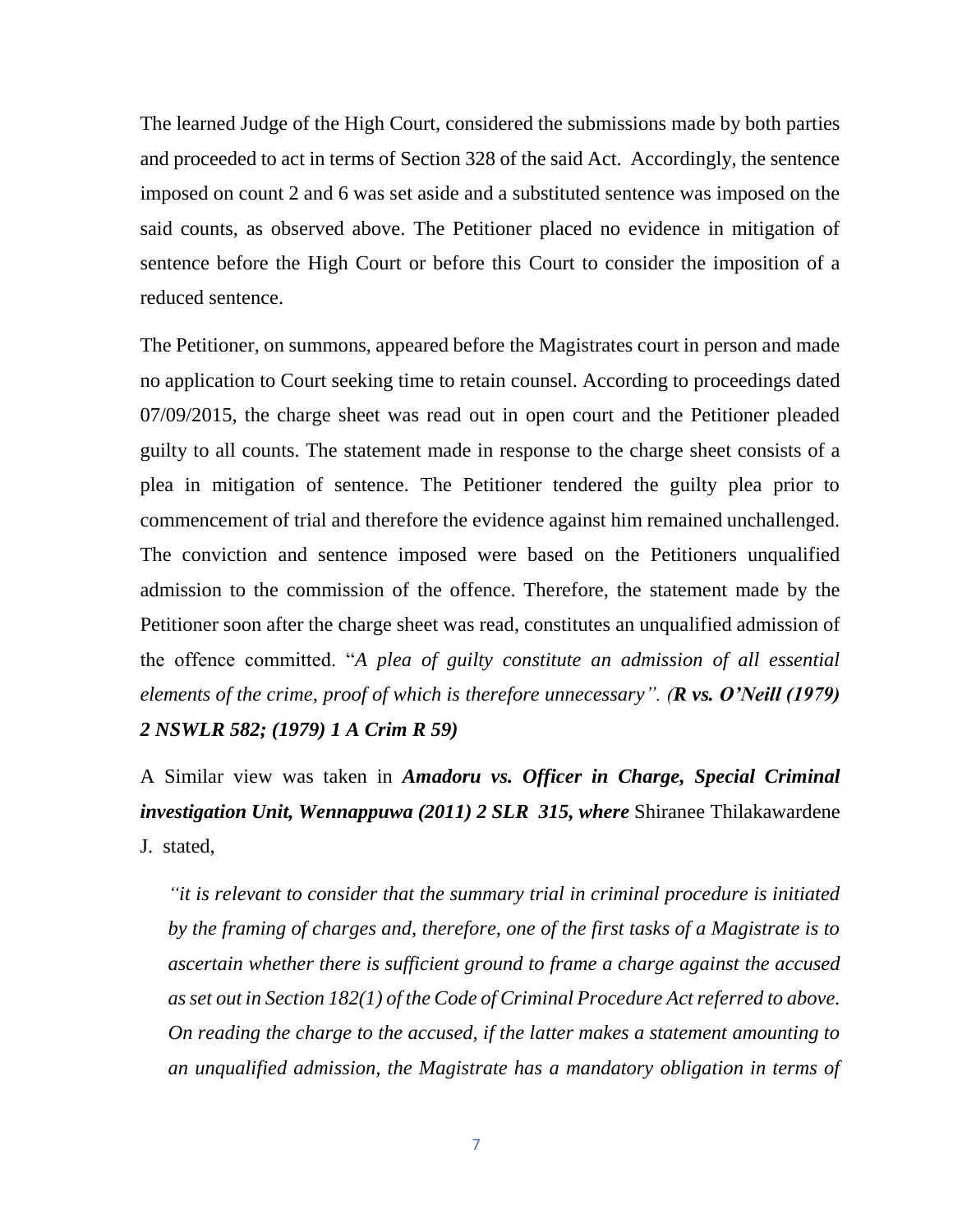*Section 182(1) of the said Act to record a verdict of guilty and pass sentence according to the law.* 

*If the accused withdraws his admission with leave of the Court, the Magistrate shall proceed to trial as if a conviction has not been entered. If no such admission is tendered, the Magistrate will in terms of Section 183(1), (2) of the said Act, inquire as to whether the accused is ready for trial and, if so, proceed to try the case. If, however, the accused is not ready for whatever reason, the Magistrate holds discretion to postpone or proceed with the trial, and the accused's claim of insufficient or lack of readiness will not prevent the Magistrate from taking evidence of the prosecution and of any other witnesses of the defence as are available."*

# In *Mudiyanselage Suraj Sanjeewa Vs. Officer in Charge Police Station And Others, CA (PHC) APN 17/19,* the Court held that:

*"In the instant case, admittedly, the plea of guilty by the Petitioner had been unequivocal. Nowhere the Petitioner says that he was misled or that he could not understand the charge. The reason adduced in the application for withdrawal of his guilty plea is that later he found that the sentence imposed would affect his employment. The learned Magistrate has not acted illegally or arbitrarily. He has not acted upon a wrong principle of law. Hence, the learned High Court Judge had no reason to interfere with the order of the learned Magistrate."*

It is also observed that the learned Magistrate did not in any manner inhibit the Petitioner's right to withdraw his plea, in terms of the proviso to Section 183 (1) of the Code of Criminal Procedure Act. The Petitioner made no application to withdraw the statement made, before the sentence was passed. Therefore, the statement made by the Petitioner amounts to an unqualified admission of guilt of the offence of which he was charged. The learned Magistrate thereafter, recorded a verdict of guilty and the Petitioner was convicted and sentenced accordingly.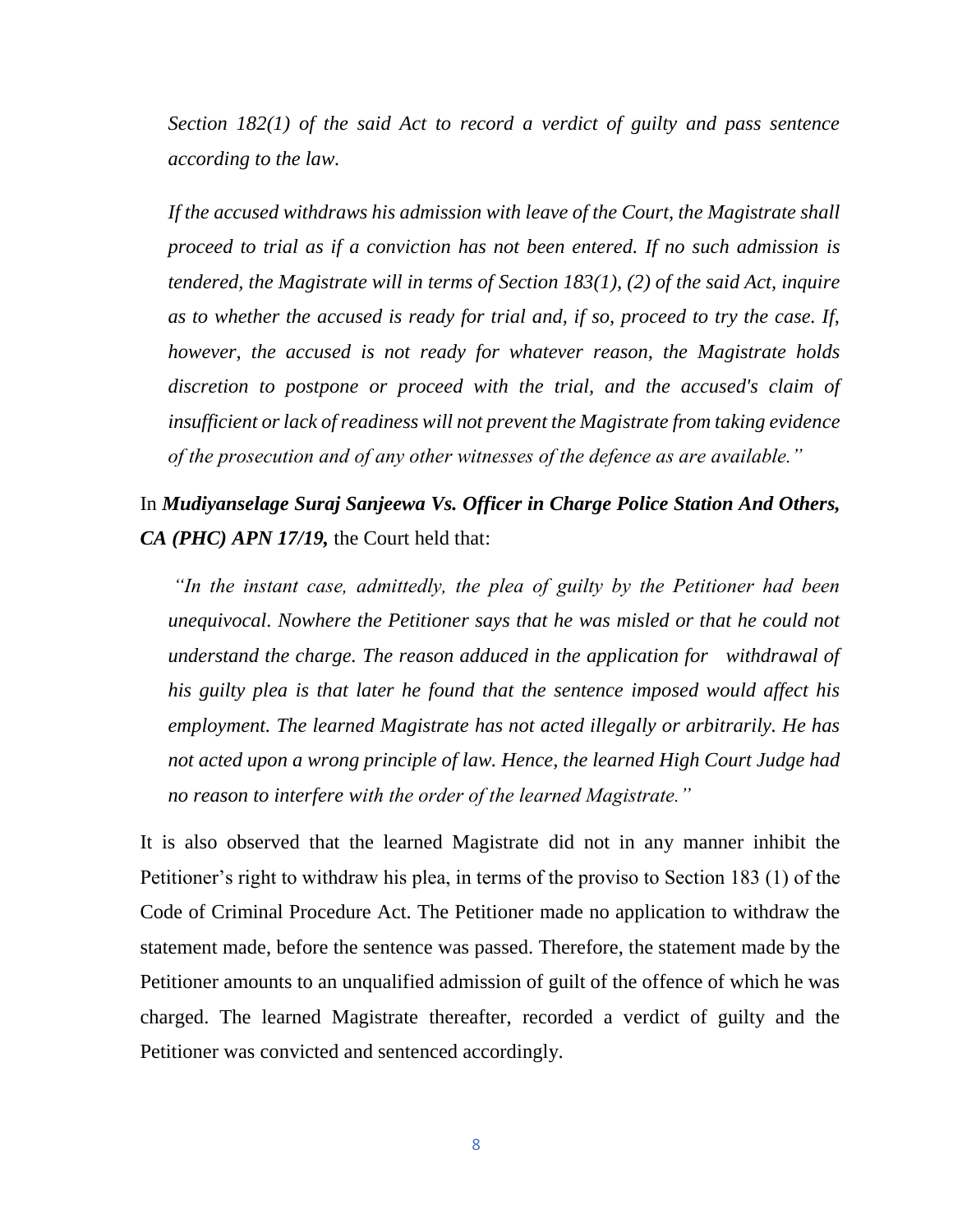The learned High Court Judge, having affirmed the said conviction, proceeded to act in terms of Section 328 of the Code of Criminal Procedure Act, to set aside and substitute the sentence imposed on count 2 and 6, as noted above. Before making the said order, the learned High Court Judge invited both parties to file written submissions and thereafter, the parties moved Court that an order be delivered taking into consideration the written submissions filed of record.

As defined in terms of the proviso to *Section 328,* the Court sitting in appeal,

"*shall not exceed the sentence which might have been awarded by the Court of first instance".*

On count 2, the Petitioner was charged under Section 272 of the Penal Code and a fine of Rs.1500 was imposed. However, the maximum fine that can be imposed in terms of the said section is Rs. 100. Therefore, the learned High Court Judge was correct in substituting the sentence of Rs. 100 as a fine on count 2. On count 6, the Petitioner was charged under Section 151(1) to be read with Section 216 B of the Motor Traffic Act. A fine of Rs. 7500, imposed on the said count was varied to 2 years Rigorous Imprisonment and also the cancellation of the driving license. The maximum fine that can be imposed in terms of *Section 216 B of the Motor Traffic Act* was amended by the *Increase of Fines Act, No.12 of 2005*, which reads, thus;

*"to a fine not less than five thousand rupees", of the words "to a fine not less than six thousand rupees and not exceeding fifty thousand rupees"*

#### *Section 216 B (b) of the Motor Traffic Act* states,

*"where he causes injury to any person, to a fine not less than six thousand rupees and not exceeding fifty thousand rupees or to imprisonment of either description for a term not exceeding five years or to both such fine and imprisonment and to the cancellation of his driving license."*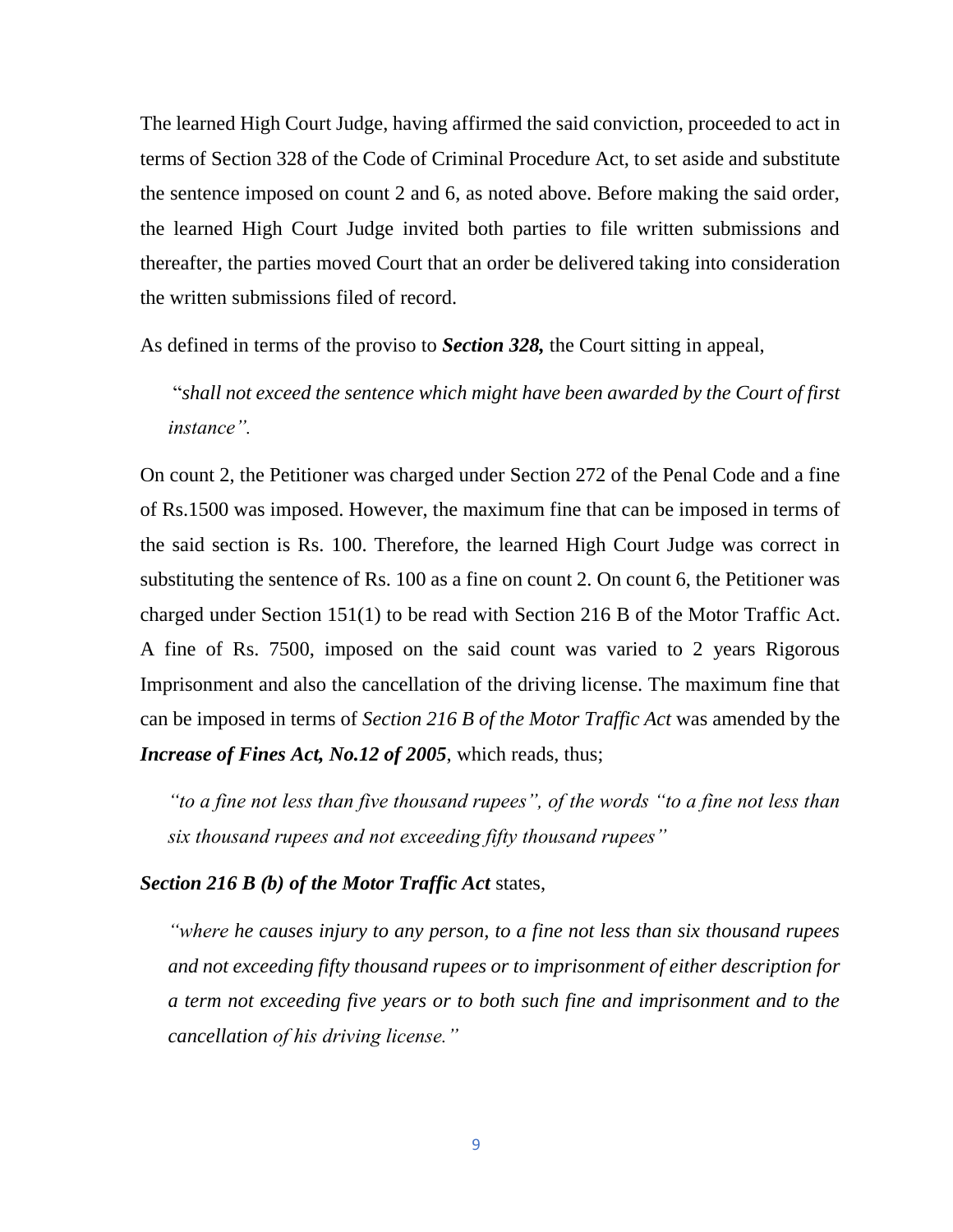In terms of Section 216 (b) of the Motor Traffic Act, (as amended) a person after conviction, is liable to a fine or imprisonment of either description or to both such fine and imprisonment and to the cancellation of the driving license.

On both counts, the Court sitting in appeal did not exceed the maximum punishment and therefore has varied the sentence on count 2 and 6, according to law.

Before substituting the sentence on count 6, the learned High Court Judge considered the written submissions filed of record. The Court also considered the criminal negligence on the part of the Petitioner in causing the death of a person and injuring to another and also the deterrent effect of the sentence.

*Deterrence has a twofold object. The first object relates to specific deterrence. It will deter the individual from committing the same or other offences in the future. The second object is as to general deterrence. It will convince or deter others that "crime does not pay" (See Crime and Punishment' by Harry E. Allen & Ors. at 735).* 

As pointed out earlier, due to the Petitioners unqualified admission of guilt to all charges, the evidence against the Petitioner remains unchallenged. The learned Magistrate delivered his order based on unchallenged evidence, the nature of the offence and the fact that the Petitioner pleaded guilty to all counts on the first available opportunity.

The learned DSG made submissions in support of the substituted sentence imposed by the High Court, by citing a Judgment delivered by the Court of Appeal in *Bandara vs. Republic of Sri Lanka CA. No. 134/99*, where Amaratunga J. enhanced the sentence of an accused in terms of Section 366 of the Code of Criminal Procedure Act. When the prosecution case was about to be closed, the accused retracted his earlier plea of not guilty and pleaded guilty to all counts. Therefore, in the said case the court had the opportunity to consider the evidence before passing sentence.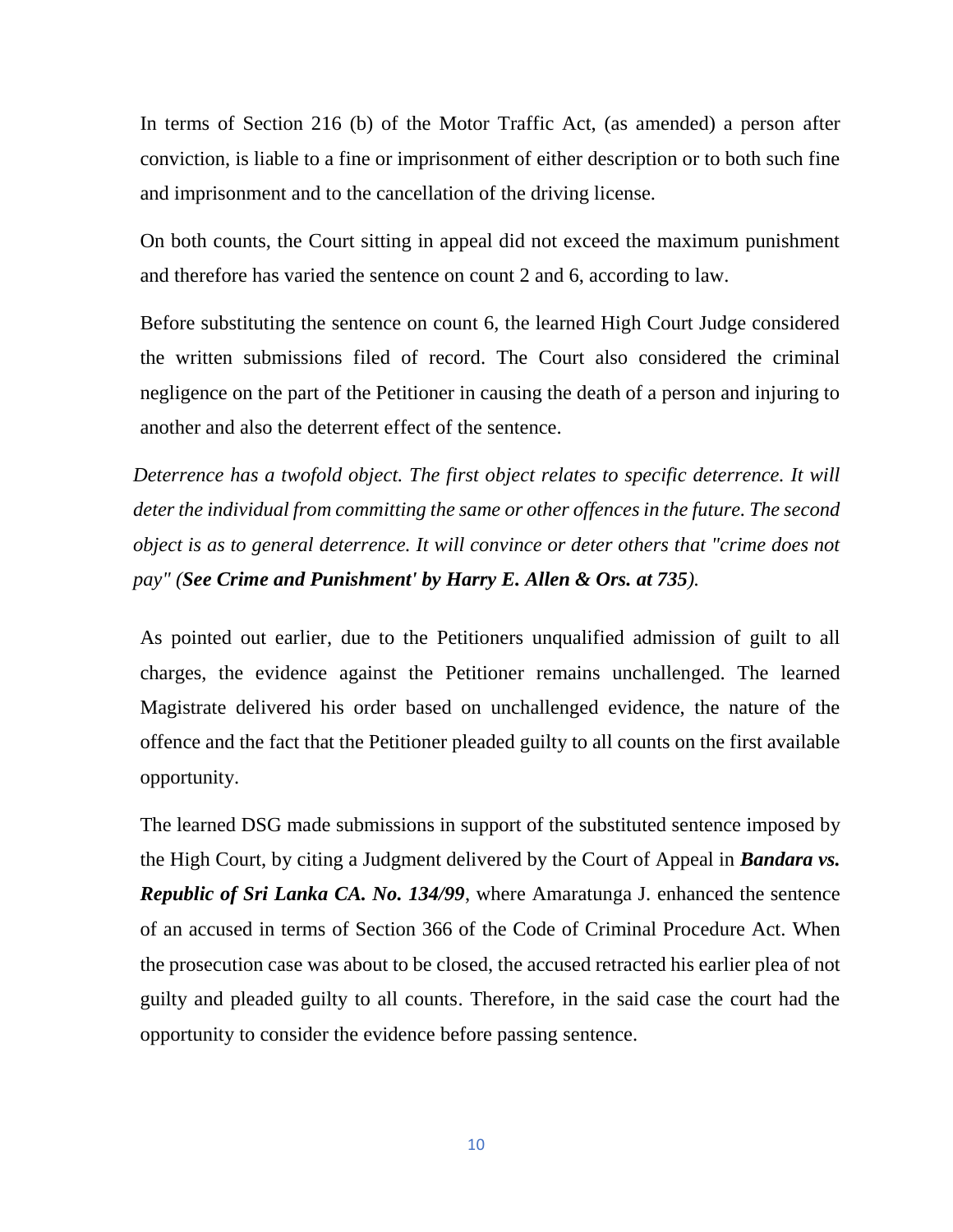It is observed that the High Court granted an opportunity to the parties to show cause by way of written submissions, to justify mitigatory or aggravating circumstances, to be considered by Court.

In the circumstances, I find that there is due compliance of Section 183(1) of the Code of Criminal Procedure Act and there exists no illegality in the substituted sentence imposed in terms of Section 328 (b) (ii) of the said Act.

I now turn to the question of sentencing.

In the case at hand, the alleged offence was committed on or about 16/01/2006. On count 1, the Petitioner was charged under Section 298 of the Penal Code for causing the death of a person and was sentenced to 6 months Rigorous Imprisonment. There was no variation in sentence by the High Court judge on that count. On count 6 a fine of Rs. 7500 imposed under Section 151(1) to be read with Section 216 B of the Motor Traffic Act, was varied to 2 years Rigorous Imprisonment and the cancellation of the driving license. On both counts the sentencing judge had the discretion to impose a sentence which he thought was just, according to law.

#### In terms of *Section 303 (1) of the Code of Criminal Procedure Act,*

*"a Court which imposes a sentence of imprisonment on an offender for a term not exceeding two years for an offence may order that the sentence shall not take effect unless, during a period specified in the order being not less than 5 years from the date of the order (hereinafter referred to as the " operational period ") such offender commits another offence punishable with imprisonment (hereinafter referred to as " subsequent offence ").* 

In terms of Section 303 (2),

*"a Court which imposes a sentence of imprisonment for a term not exceeding six months in respect of one offence on an offender who had had no previous experience of imprisonment shall make an order under subsection (1) unless--*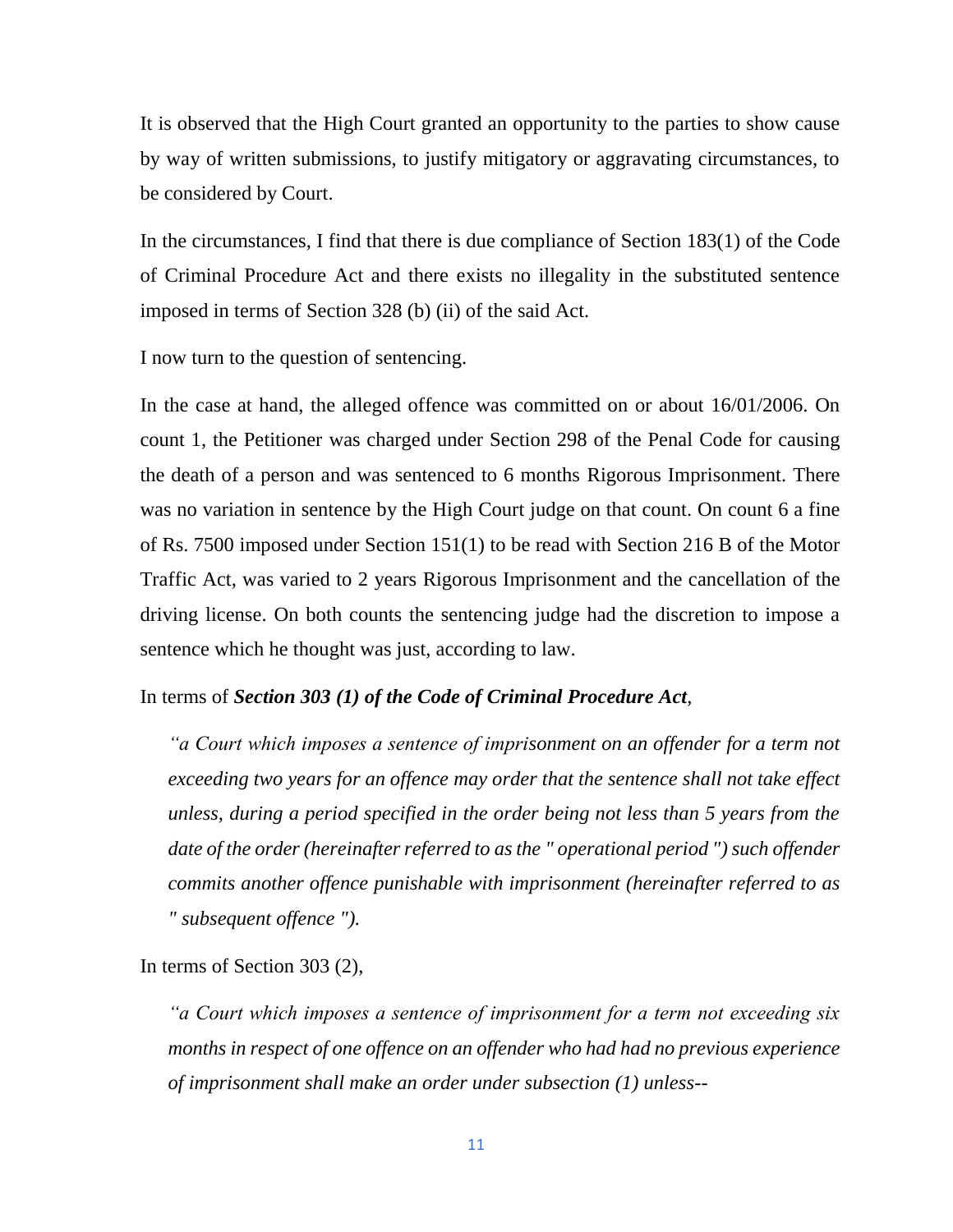- *(a) the offence involved the use or threat of violence, or the use or possession of a firearm, an explosive or an offensive weapon;*
- *(b) the offence is one in respect of which a probation order or order for conditional discharge was originally made;*
- *(c) the offender was subject to a suspended sentence at the time the offence was committed; or*
- *(d) the court is of opinion that, for reasons to be stated in writing, it would be inappropriate in the circumstances of the case, to deal with the offender in terms of this subsection".*

Therefore, it is mandatory on the part of a trial court to suspended the operational period of 6 months imprisonment imposed in terms of Section 303 (2) of the Code of Criminal Procedure Act, except in the circumstances specially provided for in Section 303 (2) (a) to (d) or as "the Court is of the opinion", for reasons to be stated in writing.

The learned Magistrate has given reasons for imposing an imprisonment of six months. As observed earlier, when varying the sentence imposed on count 6, the learned High Court Judge too has given reasons for doing so. Therefore, the variation of sentence in count 6, to two years rigorous imprisonment and the sentence of six months rigorous imprisonment imposed on count 1, is within the exercise of judicial discretion of the sentencing judge.

The question then is whether the said sentence of imprisonment can be suspended.

In *Karunaratne vs. The State 78 NLR 413***,** the Court looked into the issues relating to suspension of sentence. In a majority decision the Court held that;

*"while the trial judge was right in sentencing the accused to a term of two years rigorous imprisonment and to pay a fine of Rs. 1000 and that even if the provisions relating to the suspension of sentences were in operation at that time and the case was concluded in due time, this was not a case where the sentence would have been*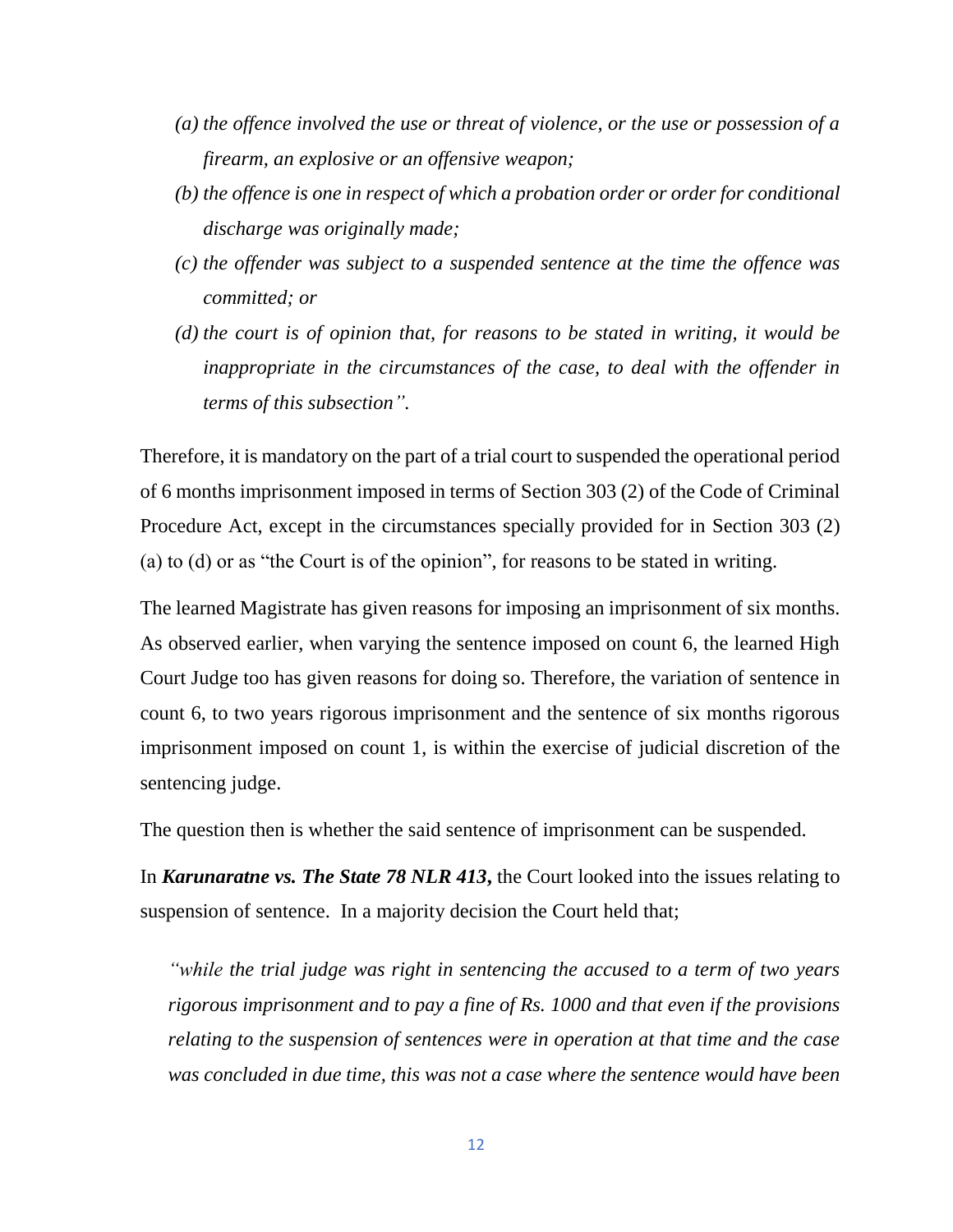*suspended, having regard to the gravity of the offence. But, on the other hand, when a deserving conviction and sentence have to be confirmed ten years after the proved offence the judge cannot disregard the serious consequences and disorganization that it can cause to the accused's family".*

#### In *Attorney General vs. Mendis (1995) 1 SLR 138*, *Gunasekara, J*. held that,

*"Once an accused is found guilty and convicted on his own plea or after trial the judge in deciding on sentence, should consider the point of view of the accused on the one hand and the interest of society on the other. The nature of the offence committed the machinations and manipulations resorted to by the accused to commit the offence, the effect of committing such a crime insofar as the institution or organization in respect of which it has been committed, is concerned, the persons who are affected by such crime the ingenuity with which it has been committed and the involvement of others in committing the crime are matters which the judge should consider"*

When addressing the question of suspending a sentence, the gravity of the offence, the impact on the offender's family, delay in sentencing, age or ill health, pleading guilty in the first given opportunity, previous convictions, subsequent conduct of the accused are some of the many mitigatory factors that a court may consider. Therefore, a case by case consideration of the offence, the offender based factors and the interest of society is essential to decide whether a sentence of imprisonment should remain or be suspended.

It is observed that there is no delay on the part of the sentencing court and that the Petitioner has failed to address this Court of any mitigatory circumstances which could reduce the severity of the sentence imposed by the Magistrates Court or the substituted sentence imposed by the court sitting in appeal. Therefore, I see no reason to deviate from the sentence of the lower court to substitute the sentence imposed on count 2 and 6.